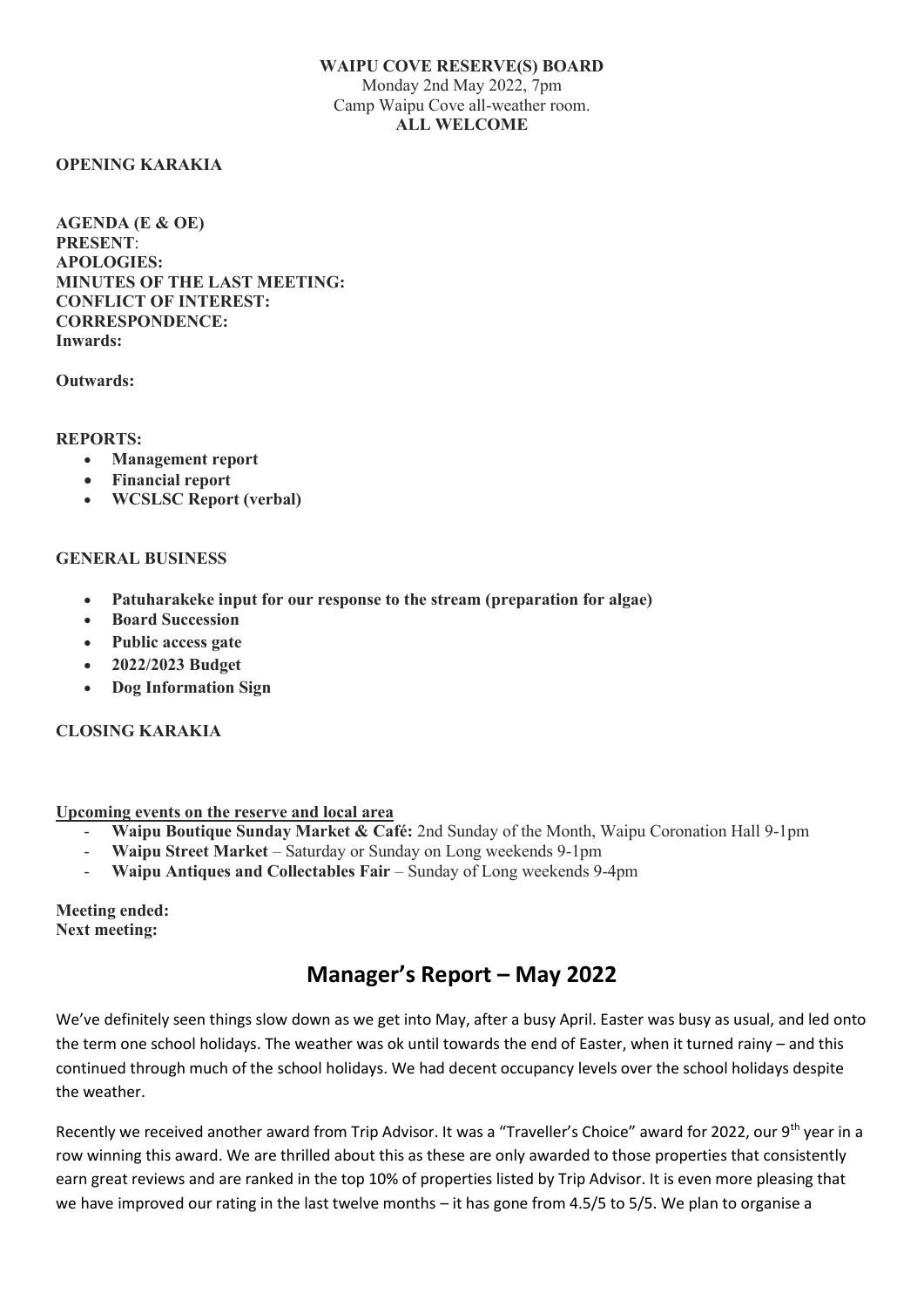celebration for all staff in the near future, as it is only with such a great team effort that we can continue to receive such awards.

There have been a number of ASH departures this month, more to move off site over the coming weeks. In total fourteen ASH will be moving offsite as they have not renewed their contracts for the 2022/23 ASH contract year. These sites who have moved/are about to move off are ASH sites 62, 70, 74, 93, 103, 117, 143, 204, 208, 210, 217, 225, 227 & 233. Fifty ASH remain and have been offered contracts for the 2022/2023 contract year.

These departures have kept us busy due to the sheer volume of them this year, as compared with previous years. We have been assisting with organising the move, as well as repairing the sites once they have been vacated. These sites should be in good condition to receive bookings once we get busy again, around October. In the meantime they will be roped off and regrassed.

Covid and other illnesses have continued to impact our staff this month. It has meant everyone has needed to be flexible in order to keep things functioning. We have appreciated the general willingness of our staff to cover shifts for others at short notice – it definitely doesn't go unnoticed and is a huge help. Most staff seem to have already had covid by now, but we are bracing ourselves for the second wave that seems to be coming through Waipu. Fortunately is a lot easier to manage now that we are quietening down a bit.

Kind regards,

Anton and Lucy Trist

Managers

# **Cabin and Site Occupancy and Revenue for April 2022.**

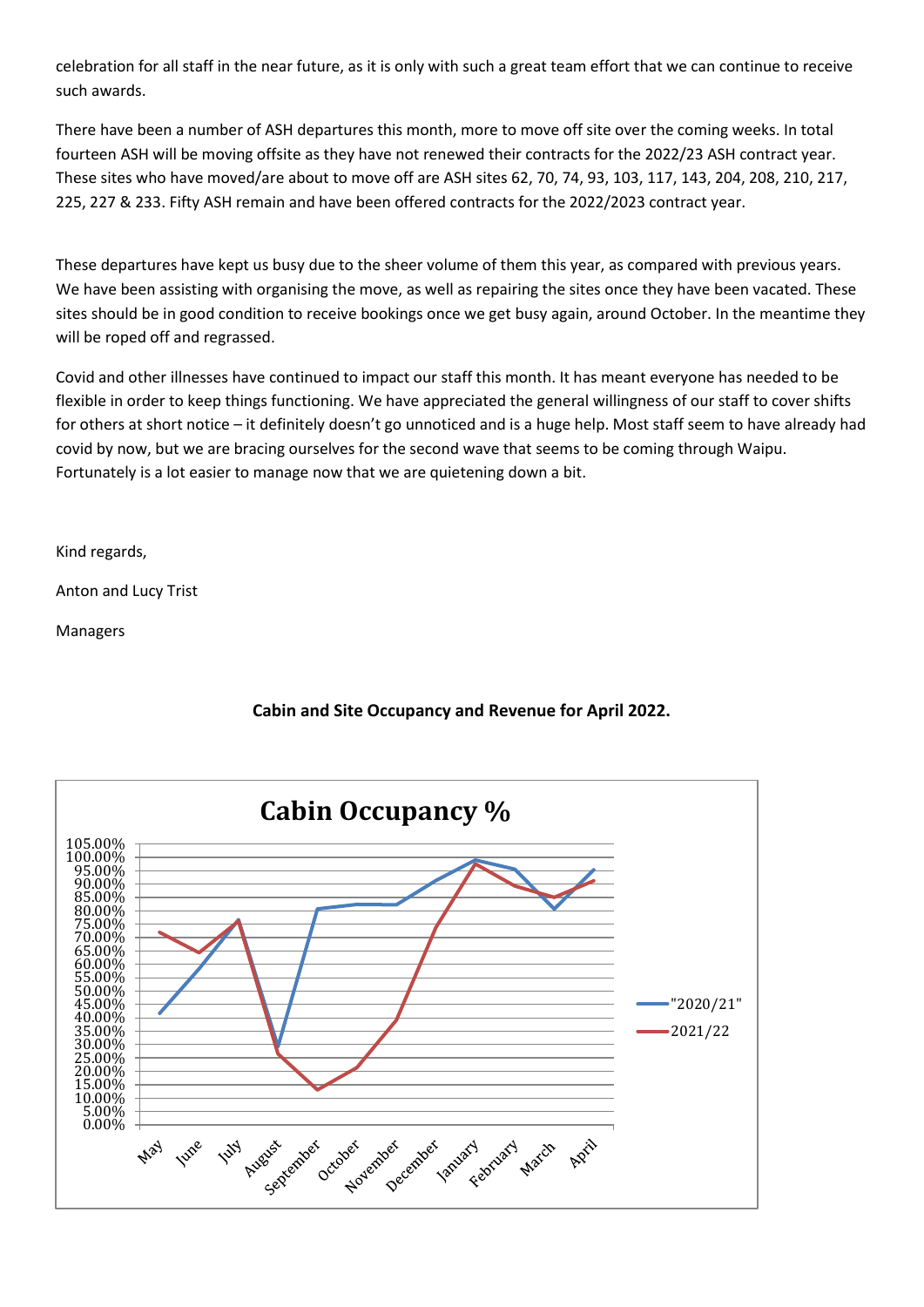

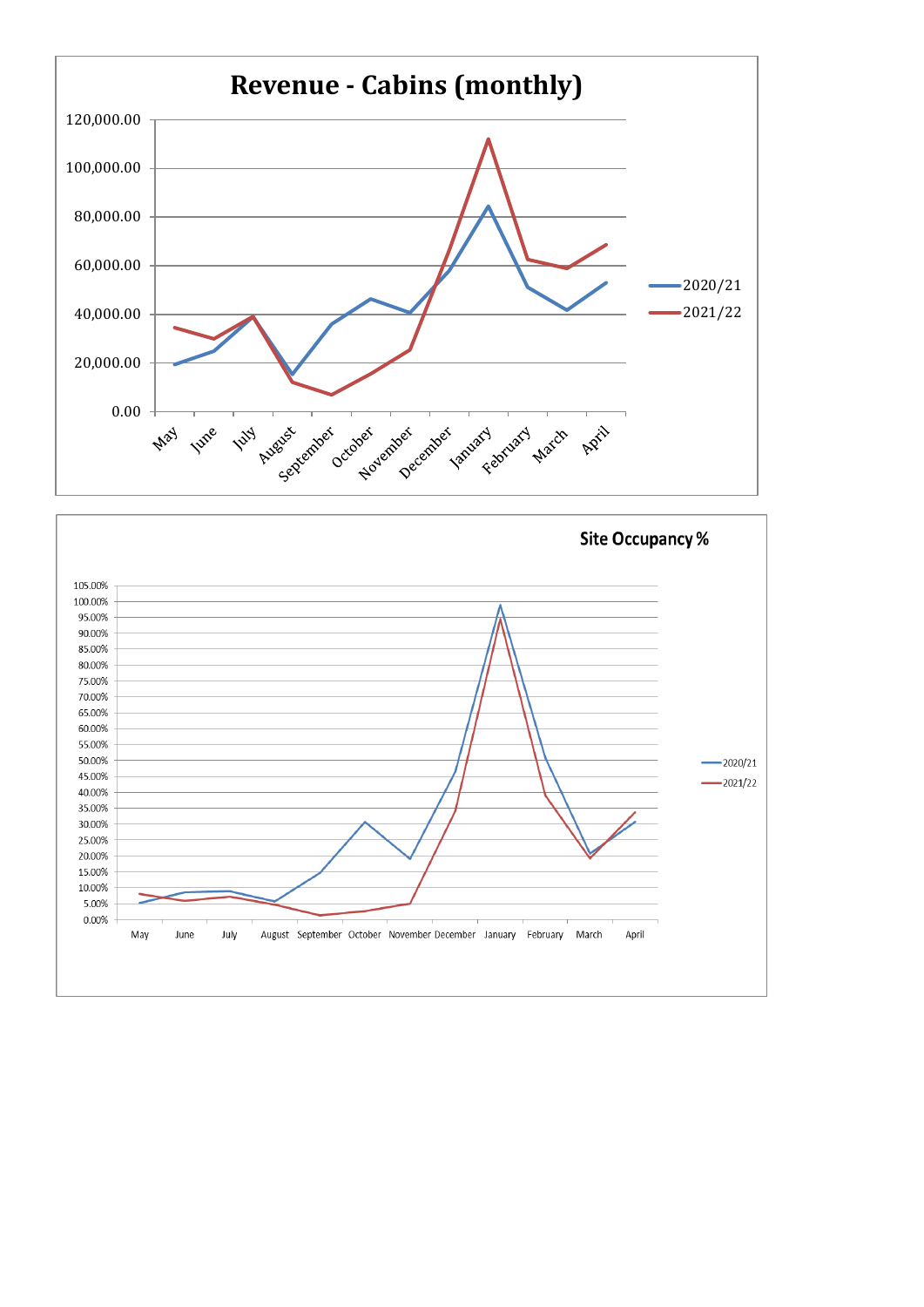

# **April Financials**

|                     | April     | April     | <b>Comments</b> |
|---------------------|-----------|-----------|-----------------|
|                     | 2022      | 2021      |                 |
| <b>Revenue</b>      | \$150,413 | \$130,740 | Up \$19,673     |
| Payroll             | \$45,566  | \$39,851  | Up \$5,715      |
| <b>Expenses</b>     | \$92,669  | \$79,797  | Up \$12,872     |
| Surplus/deficit     | \$57,977  | \$54,091  | Up \$3,886      |
| <b>Wage Subsidy</b> | \$0.00    | \$0.00    |                 |

# **Financial report April 2022**

Revenue per ASH (60): \$0 Revenue per camp site (166): \$499 Revenue per cabin (16): \$3,712

Actual funds available in all bank accounts 24/05/22 = \$1,016,670 which includes \$641,105 on term deposit @ varying interest rates and terms.

# **Revenue:**

Revenue up \$19,673 on last April, self contained cabins up \$13,220 and casual site fee's up \$11,393. Easter weekend we were fully booked and the school holidays had strong occupancy compared to last year as people seem to be getting out and about more as they are more comfortable with the covid situation. Year to date revenue is down \$145,244, our net surplus before depreciation is currently \$599,563 which is in a strong position. Our self contained cabins ran at 94.31% occupancy and were empty only 17 nights out of a possible 299 nights available.

### **Expenses**

Expenses up \$12,872 on LY, as with most businesses expenses in all areas are going up due to inflationary pressures. We have increased cleaning and cabin supply costs with the 3 new cabins that were built last year, these were not